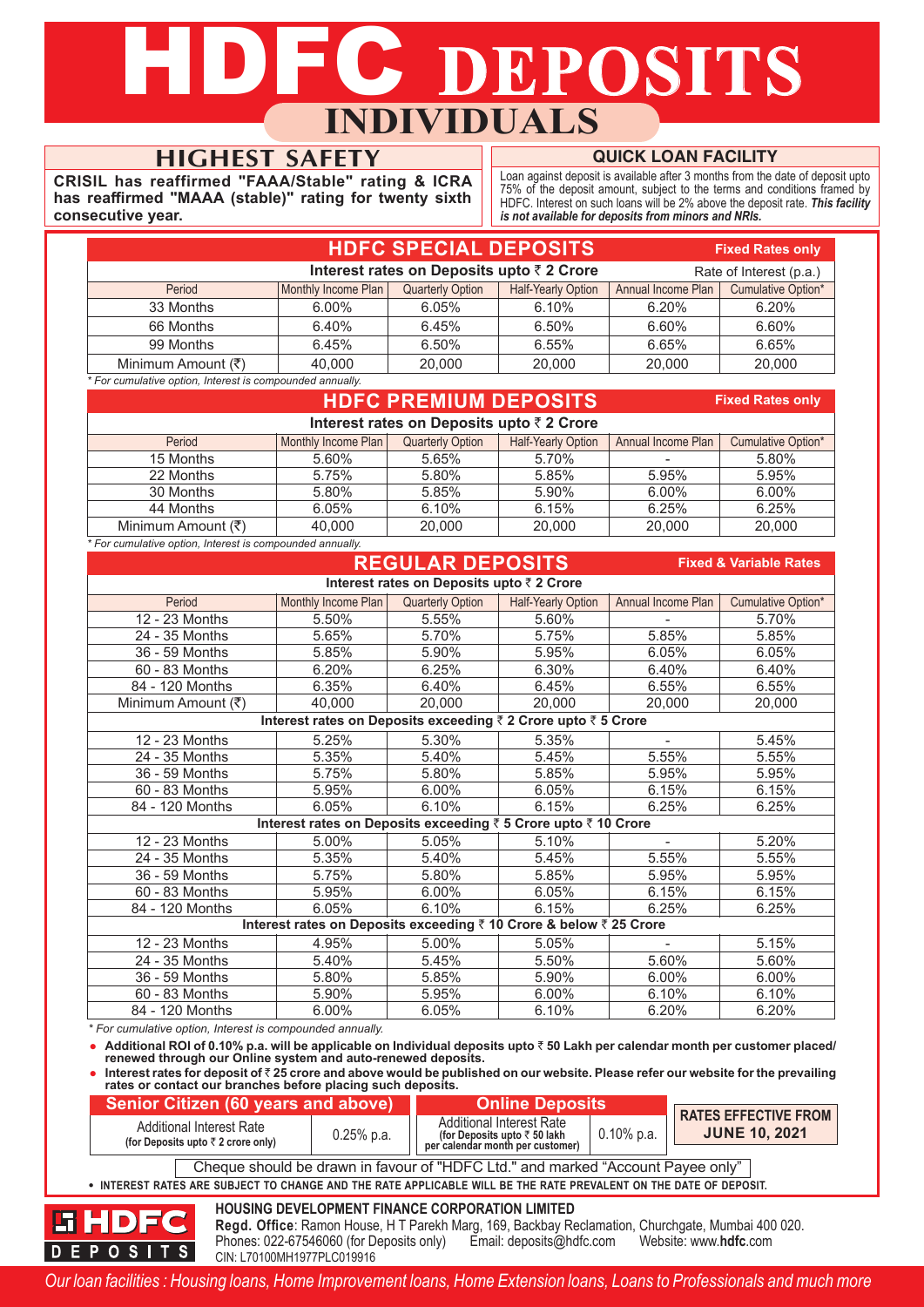#### **TERMS & CONDITIONS**

**DEPOSIT CAN BE PLACED BY:** Resident Individual & Minor through guardian (who is not a tax-resident of any country other than India).

#### **MODE OF ACCEPTANCE:**

**(a) RTGS/NEFT :** Remit to our following account on any working day (other than Saturday).

| <b>Particulars</b>      | Remittance from any Bank Account (Other than SBI) | Remittance from SBI Account       |
|-------------------------|---------------------------------------------------|-----------------------------------|
| <b>Beneficiary Name</b> | HDFC LTD                                          | <b>HDFCLTD</b>                    |
| Account No.             | 00600350003778                                    | 00000035454570940                 |
| <b>IFSC</b>             | HDFC0000060                                       | SBIN0011777                       |
| Bank & Branch           | HDFC Bank, Fort Branch                            | SBI Capital Market Branch, Mumbai |
| <b>Account Type</b>     | Current A/c                                       | Current A/c                       |

<u>Effective Deposit Date:</u> Same day if amount is credited to our account before the cut off time (currently 1 p.m.); else<br>next working day. For amounts upto ₹ 10 lakh cut off time is 4 p.m.

Application can be submitted through the ONLINE system after 3 working hours.

#### **(b) CHEQUE :**

|                                                                                                                                 |                                                                                                                                    | Cheque drawn on HDFC Bank   Cheque drawn on SBI   Cheque drawn on other banks                                                                                                                                                                                                                                                                                                                              |
|---------------------------------------------------------------------------------------------------------------------------------|------------------------------------------------------------------------------------------------------------------------------------|------------------------------------------------------------------------------------------------------------------------------------------------------------------------------------------------------------------------------------------------------------------------------------------------------------------------------------------------------------------------------------------------------------|
| Deposit cheque (favouring<br>HDFC Ltd - A/c<br>00600350003778') at any<br>branch of HDFC bank using the<br>regular pay-in-slip. | Deposit cheque<br>(favouring<br>HDFC Ltd - A/c<br>00000035454570940')<br>at any branch of SBI<br>using the regular<br>pay-in-slip. | Deposit cheque favouring 'HDFC Ltd' (marked account<br>payee) at any branch of HDFC Bank using the specially<br>designed CMS Payslip (available at our office or generated<br>through the Key Partner Portal). Prefilled CMS Payslip can<br>also be obtained by emailing a copy of duly filled & signed<br>cheque at deposit.cms@hdfc.com with subject line as<br>'CMS Payslip - (Depositor's PAN Number)' |

Post Office Savings Bank cheques: We do not accept cheques drawn on Post Office Savings Bank as POSB does not participate in electronic payment systems (RTGS/NEFT/NACH).

Effective Deposit date: Date of realisation of cheque (except for HDFC Bank/SBI cheques credited after the cut off time, which will be similar to RTGS/NEFT), excluding Saturdays & Holidays.

Application can be submitted through ONLINE System one working day after the debit in customer's bank account (in case of HDFC Bank/SBI 3 hours after the debit in customer's bank account).

**Positive Pay System (PPS):** Please ensure that you send **advance intimation to your bank** as required under their guidelines before issuing the cheque.

**(c) PAYMENT GATEWAY:** Currently, 22 Banks are available in the Payment Gateway integrated to our ONLINE eposits System

E<del>ffective Deposit date</del>: For SBI, HDFC Bank, ICICI Bank and Axis Bank (same as RTGS). For other banks,T +<br>2 working days (excluding Saturdays & Holidays). For these banks, it's advisable to remit through RTGS/NEFT.

**(d)** Payment can also be made through (i) Debit Card powered by RuPay; (ii) Unified Payments Interface (UPI) (BHIM-UPI); and (iii) Unified Payments Interface Quick Response Code (UPI QR Code) (BHIM-UPI QR Code). **Note:** 1) If the amount is  $\bar{\tau}$  2 crore or more, please inform us at least one hour in advance to the cut off time and ensure that funds are credited to our account before the cut off time.

2) Please ensure KYC is complied before remittance. Deposit Application has to be submitted immediately on credit of the amount to our bank account. If Deposit application is not submitted within 1 month of remittance, the deposit date will be from the date of submission of the application form, or as amended from time to time.

(3) Interest rate prevalent on the effective deposit date will be applicable.

**INTEREST:** Interest will be payable on the deposit from the effective deposit date. Interest on deposits placed under Monthly Income Plan, Non-Cumulative Option and Annual Income Plan shall be paid on fixed dates as given below:

| I Monthly Income Plan (MIP)         | Last day of each month                          |
|-------------------------------------|-------------------------------------------------|
| Non-cumulative- Quarterly option    | June 30, September 30, December 31 and March 31 |
| Non-cumulative - Half-yearly option | September 30 and March 31                       |
| Annual Income Plan                  | March 31                                        |

Cumulative Interest Option & Recurring Deposits Plan: Interest will be compounded annually and accrued every year<br>after deducting tax, wherever applicable. The principal along with interest will be paid on maturity once th deposit receipt is received by us. In case of MIP and Non-Cumulative deposits, if the first interest due date falls<br>within a week from the deposit date, then the interest for the first broken period will be paid in the nex Interest amount (net of TDS - where applicable) will be paid through NACH at all centres where this facility is available.<br>Where this facility is not available, interest will be paid through "Account payee" cheque drawn in

credited to the depositor's bank account on the last day of the month. **VARIABLE RATE DEPOSIT:** Interest Rate on variable rate deposit is linked to the benchmark rate and will vary from time to time with the benchmark rate. Benchmark Rate is the rate of interest applicable on HDFC fixed rate<br>deposit product for the corresponding period. Interest Reset Date - Rate of interest (ROI) will be reset at th

of each interest period. ROI prevailing on the first day of the interest period will be applicable for the entire interest<br>period. Deposit placed under the variable rate deposit cannot be changed to fixed rate deposit befo date. In case there is no specific selection made by the depositor on the application form, fixed rate will be considered

**NATIONAL AUTOMATED CLEARING HOUSE (NACH):** This facility is provided to depositors whereby the<br>interest will be credited directly to the depositors' bank account. The depositor would receive a credit entry "HDFC" in his pass book/bank statement. Intimation of interest credited would be sent on an annual basis.

**DEDUCTION OF INCOME TAX AT SOURCE (TDS):** No tax deduction at source on interest paid/ credited upto ₹ 5000/- in a financial year. Income tax will be deducted at source under Section 194A of the<br>Income Tax Act, 1961, at the rates in force. If the depositor is not liable to pay income tax and the interest to be paid/credited in a financial year does not exceed the maximum amount which is not chargeable to income tax, the depositor may submit a declaration in Form No. 15G so that income tax is not deducted at source. Senior Citizens (60 years and above) may submit a declaration in Form No. 15H. In such cases, PAN (Permanent Account Number) must be quoted in the Form 15G/H, else the form is invalid.

Sub-section 5A of Section 139A of the Income Tax Act, 1961 requires every person receiving any sum or income from which tax has been deducted to intimate his PAN to the person responsible for deducting such tax. Further,<br>sub-section 5B of section 139A requires the person deducting such tax to indicate the PAN on the TDS certifica

TDS will be deducted at twice the rate in force if a person is specified under section 206AB of the Income Tax Act 1961. **PREMATURE WITHDRAWAL: Request for premature withdrawal may be permitted at the sole discretion of the Corporation, subject to the Non-Banking Financial Company – Housing Finance Company (Reserve Bank) Directions, 2021, as applicable from time to time.**

Premature withdrawal will not be allowed before completion of 3 months from the date of acceptance. In case of request for premature withdrawal after the expiry of 3 months, the rates given in the following table shall apply.

| <b>Months completed from</b><br>the date of deposit | <b>Rate of Interest Payable</b>                                                                                                                                                                                                                                                                                                                                                                                                                                                            |
|-----------------------------------------------------|--------------------------------------------------------------------------------------------------------------------------------------------------------------------------------------------------------------------------------------------------------------------------------------------------------------------------------------------------------------------------------------------------------------------------------------------------------------------------------------------|
| Minimum lock in period                              | 3 months                                                                                                                                                                                                                                                                                                                                                                                                                                                                                   |
| months                                              | After 3 months but before 6 The interest payable shall be 3% per annum for individual depositor, and no interest in case of other category<br>of depositors.                                                                                                                                                                                                                                                                                                                               |
| I date of maturity                                  | After 6 months but before the The interest payable shall be 1% lower than the interest rate applicable for the period for which the deposit<br>has run or if no rate has been specified for that period, then 2% lower than the minimum rate at which the<br>public deposits are accepted by HDFC. In respect of variable rate deposit, the interest rate applicable for the<br>period for which deposit has run would be considered as applicable on the respective interest reset dates. |

Commission is paid upfront for the entire period of deposit to our authorised agents. In case of premature withdrawal of deposit, commission is payable for the period completed and proportionate commission from the date of premature withdrawal upto maturity date will be recovered from the depositor or authorised agent.

RENEWAL / REPAYMENT OF DEPOSIT: For renewal or repayment of deposit, the discharged deposit receipt must be surrendered to HDFC. In case of renewal of deposit, the prescribed application form signed by all depositors is also required to be submitted. Deposit period would commence from the maturity date of the renewed deposit and the interest rate prevailing on the date of maturity will be applicable. Maturity date of the renewed deposit should be at least 1 week beyond the actual date of renewal of such overdue deposits and premature withdrawal will not be permitted for 3 months from the actual date of renewal.

Maturity Instructions: Depositor has the option to choose auto-renewal on maturity of the deposit. In such cases the deposit would be automatically renewed on maturity under the similar product and for the same period at the rate of interest prevailing on the date of maturity of the deposit. In case the similar product/period options are not available on the maturity date, deposit will be renewed for a period which is closest to the original period. However, before the maturity date, depositor can cancel the auto-renewal instruction and request for repayment. However, in the absence of any specific maturity instruction, the maturity amount will be automatically remitted to depositor's bank account from where the funds were received on the maturity date.

Provided that in the case of maturity for the second tenure (post first auto renewal), the amount will be automatically remitted to the designated bank account at maturity, in absence of any specific instruction from the depositor otherwise. Interest will accrue after the maturity date only if the deposit is renewed.

If the date of maturity falls on any day on which HDFC's office remains closed, repayment will be made on the next working day. Repayment amount is remitted to depositor's bank account directly through NEFT/RTGS/FT or paid through account payee cheque favouring the first depositor.

**NOMINATION FACILITY:** As per Section 36B of the National Housing Bank Act, 1987 & Rule 2(1) of the Banking Companies (Nomination) Rule, 1985, only individual depositor/s, singly or jointly, can nominate a single person under this facility. In case the deposit is placed in the name of a minor, nomination can be made only by a person lawfully entitled to act on behalf of the minor. Power of attorney holder or any person acting in representative capacity as holder of an office or otherwise cannot nominate. In the event of the death of the sole depositor or the death of all the depositors, the nominee shall have the right to receive the amount due in respect of the deposit and payment by<br>HDFC to the nominee shall constitute full discharge to HDFC of its liabilty in respect of the deposit. Nom will be printed on the Deposit Receipt, unless mentioned otherwise. In case of thumb impression of the depositor/s nomination has to be attested by two witnesses. In such cases, separate form DA-1 may be furnished. The cancellation of nomination shall be made by the depositor along with joint depositors, if any, by submission of Form DA-2.

A variation in the said nomination shall be made by the depositor along with joint depositors, if any, by submission<br>of Form DA-3. A nomination or cancellation of nomination or variation of nomination shall not cease to be merely by reason of the renewal of the deposit.

**KNOW YOUR CUSTOMER (KYC):** In terms of the Prevention of Money Laundering Act, 2002, the rules notified thereunder and Reserve Bank of India (Know Your Customer (KYC)) Directions, 2016, every depositor is required to comply with the KYC requirements by submitting the following documents: a) Latest Photograph b) Self-certified<br>copy of the proof of identity & address, and comply with the Customer Due Diligence (CDD) Procedure stipulat In case the depositor has already submitted the above documents in his earlier deposit, then he need not submit the above documents again, but has to provide the reference of his customer number.

**GENERAL:** In the event of death of the first / sole depositor, repayment of deposit and payment of interest will be made to the joint depositor first in order of survivor/s / nominee on submission of death certificate without reference to the heirs and/or legal representatives of the deceased.

Any discharge given by the first-named depositor for principal and/or interest will be valid and binding on all joint depositors. Deposits with HDFC are not transferable. Applications should be complete in all respects and HDFC has a right to accept or reject any application without notice, subject to the Non-Banking Financial Company – Housing Finance Company (Reserve Bank) Directions, 2021.

Employees, Shareholders, Home Loan customers, customers referred by staff and high value depositors may be offered an additional interest rate in lieu of commission as decided by management from time to time. The benefit of additional ROI may be availed through a single option only. In case such deposits are generated through our authorised agents, commission on such deposits would be adjusted appropriately.

Corporation may offer an additional ROI on deposits placed through the Online System and on auto-renewal of deposits from time to time.

All remittances by HDFC (towards interest, repayment, loan against deposit, etc.) shall be made to the bank account<br>from where the funds were received by HDFC. In case of part/full repayment of loan against deposit by the kindly ensure that all remittances are made from the same bank account where the funds were remitted by HDFC. Change in bank account may be permitted only in bonafide cases (such as where the account has been closed, etc.) at the sole discretion of the Corporation.

CRISIL has reaffirmed "FAAA/Stable" rating to our Fixed Deposits Programme. This rating indicates that the degree of safety regarding timely payment of interest and principal is very strong.

ICRA has reaffirmed "MAAA(stable)" rating to our Fixed Deposit Programme. This rating is the highest credit quality rating assigned by ICRA. The rated deposits programme carries the lowest credit risk.

The aggregate dues from the facilities, both fund and non-fund based, extended to, and the aggregate dues from<br>companies in the same group or other entities or business ventures in which the directors and/or the Corporat of exposure to such entities is  $\overline{\epsilon}$  20,419.14 crore.

The deposits solicited by the Corporation are not insured.

HDFC has a right to change, amend, add or delete the terms and conditions without notice, subject to the Non-Banking Financial Company – Housing Finance Company (Reserve Bank) Directions, 2021, as applicable, from time to time. In case of any deficiency of the Corporation in servicing its deposits, the depositor may approach NHB, the National Consumers Disputes Redressal Forum, the State Level Consumers Disputes Redressal Forum or the District Level Consumers Dispute Redressal Forum for relief.

In case of non-repayment of the deposit or part thereof in accordance with the terms and conditions of the deposit the depositor may make an application to an authorised officer of the National Housing Bank.

The financial position of the Corporation as disclosed and the representations made in the application form are true and correct and that the Corporation and its Board of Directors are responsible for the correctness and veracity thereof.

The housing finance company is within the regulatory framework of the Reserve Bank of India. It must, however, be<br>distinctly understood that the Reserve Bank of India or National Housing Bank does not undertake any respons the financial soundness of the Corporation or for the correctness of any of the statements or the representations made or opinions expressed by the Corporation, and for repayment of deposit/discharge of liabilities by the Corporation. HDFC Deposits programme is designed in accordance with Non-Banking Financial Company – Housing Finance Company (Reserve Bank) Directions, 2021 with the objective to channelise resources for housing.

**FOR AUTHORISED AGENTS: Agents are not authorised to accept cash from depositors or issue receipt on behalf of HDFC for deposits**. Please ensure that your name and code number is clearly mentioned in the box provided in the application form to enable payment of commission. Application forms received without your name and code number will not be considered for payment of commission. Commission will be paid to authorised agents at the rate decided by the management, from time to time.

#### **GHDFC**

## **PROVISIONAL RECEIPT**

| ITH YOU, RIGHT THROUGH |                                                                                                                   |          |                                                                              |  |
|------------------------|-------------------------------------------------------------------------------------------------------------------|----------|------------------------------------------------------------------------------|--|
| Received from          | cheque/HDFC Deposit Receipt No.                                                                                   |          | for                                                                          |  |
| dated<br>drawn on      | Bank                                                                                                              |          | Branch towards $\Box$ Deposit for Senior Citizens $\Box$ Monthly Income Plan |  |
|                        | Non-Cumulative ( $\Box$ Quarterly $\Box$ Half-Yearly) $\Box$ Annual Income Plan $\Box$ Cumulative for a period of | months @ | % per annum.                                                                 |  |

VALID SUBJECT TO REALISATION OF CHEQUE Phone: 022-67546060 **Authorised Signatory \_\_\_\_\_\_\_\_\_\_\_\_\_\_\_\_\_\_\_** 

www.**hdfc**.com

For HOUSING DEVELOPMENT FINANCE CORPORATION LIMITED

Date:  $/$  /

*We also accept Deposits from Religious Trusts, Educational Institutions & Charitable Trusts*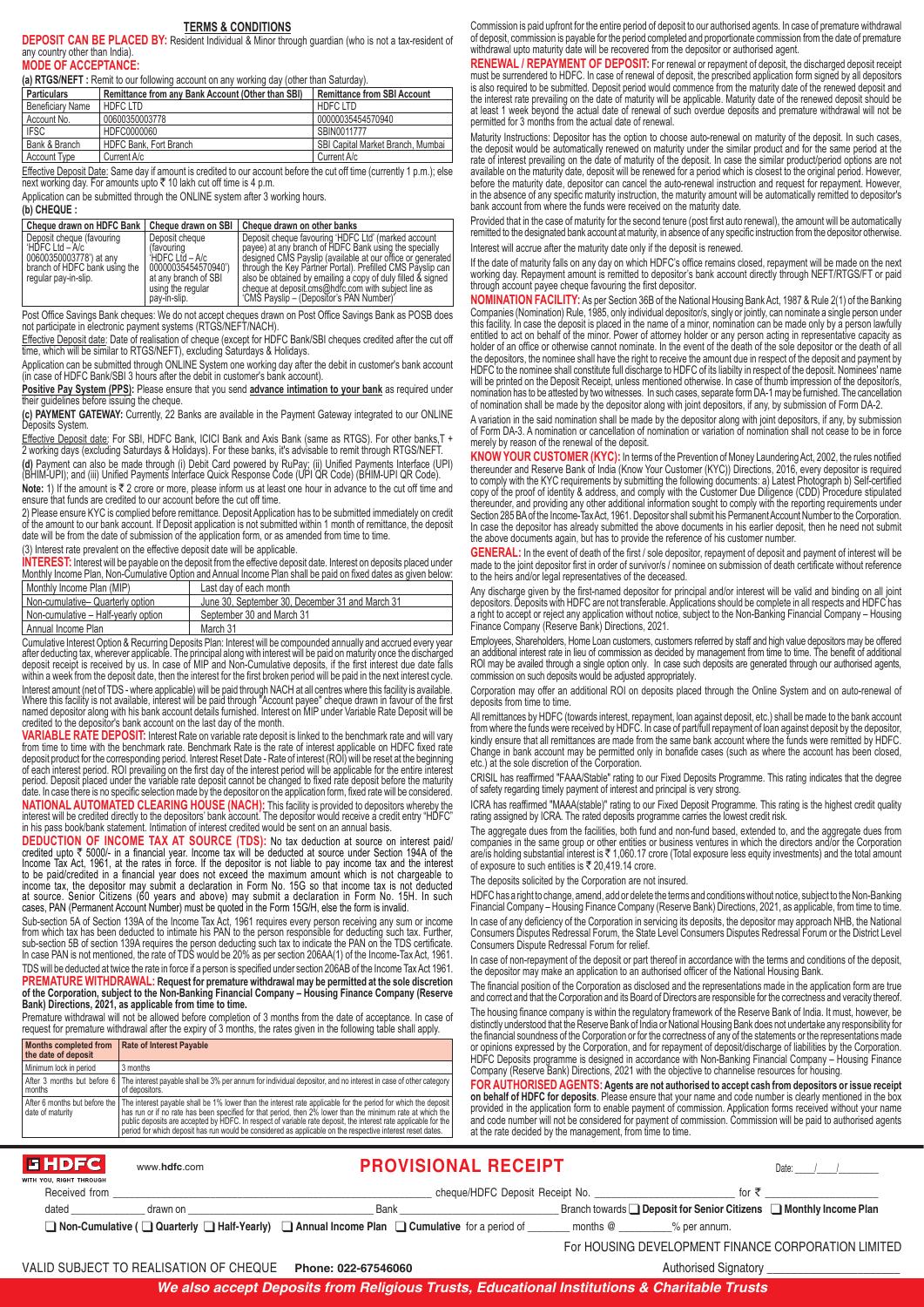

| <b>EHDFC</b>                                                                                                                                                                                                                                                                                                                                                                                                                                                                                                                                                                                                                                                                                                                                                                                                                                                                                                                                                                                                                                                                                                                                                                                                                                                                                                                                                                                                                                                                                                                                                                                                                                                                                                                                                                                                                                                                                                                                                                                                                                                                                                                                                                                                                                                                                                                                                                                                                                                                                                                                                                                                                                                                                                                                   | HOUSING DEVELOPMENT FINANCE CORPORATION LIMITED<br>Regd. Office: Ramon House, H T Parekh Marg, 169, Backbay Reclamation, Churchgate, Mumbai 400 020.<br>Phones: 022-67546060 (for Deposits only) Email: deposits@hdfc.com    Vebsite: www.hdfc.com |                                       |  |                            |                                 |                                                                                                |                      |            |           |                      |        |              |                 | Agent's Name: IIFL Securities Ltd                                               |   |   |  |
|------------------------------------------------------------------------------------------------------------------------------------------------------------------------------------------------------------------------------------------------------------------------------------------------------------------------------------------------------------------------------------------------------------------------------------------------------------------------------------------------------------------------------------------------------------------------------------------------------------------------------------------------------------------------------------------------------------------------------------------------------------------------------------------------------------------------------------------------------------------------------------------------------------------------------------------------------------------------------------------------------------------------------------------------------------------------------------------------------------------------------------------------------------------------------------------------------------------------------------------------------------------------------------------------------------------------------------------------------------------------------------------------------------------------------------------------------------------------------------------------------------------------------------------------------------------------------------------------------------------------------------------------------------------------------------------------------------------------------------------------------------------------------------------------------------------------------------------------------------------------------------------------------------------------------------------------------------------------------------------------------------------------------------------------------------------------------------------------------------------------------------------------------------------------------------------------------------------------------------------------------------------------------------------------------------------------------------------------------------------------------------------------------------------------------------------------------------------------------------------------------------------------------------------------------------------------------------------------------------------------------------------------------------------------------------------------------------------------------------------------|----------------------------------------------------------------------------------------------------------------------------------------------------------------------------------------------------------------------------------------------------|---------------------------------------|--|----------------------------|---------------------------------|------------------------------------------------------------------------------------------------|----------------------|------------|-----------|----------------------|--------|--------------|-----------------|---------------------------------------------------------------------------------|---|---|--|
| D E P O S I                                                                                                                                                                                                                                                                                                                                                                                                                                                                                                                                                                                                                                                                                                                                                                                                                                                                                                                                                                                                                                                                                                                                                                                                                                                                                                                                                                                                                                                                                                                                                                                                                                                                                                                                                                                                                                                                                                                                                                                                                                                                                                                                                                                                                                                                                                                                                                                                                                                                                                                                                                                                                                                                                                                                    | CIN: L70100MH1977PLC019916                                                                                                                                                                                                                         |                                       |  |                            |                                 |                                                                                                |                      |            | Code No.: |                      |        |              | <b>BM/52459</b> |                                                                                 |   |   |  |
| <b>DEPOSIT APPLICATION FORM (Resident Individuals)</b>                                                                                                                                                                                                                                                                                                                                                                                                                                                                                                                                                                                                                                                                                                                                                                                                                                                                                                                                                                                                                                                                                                                                                                                                                                                                                                                                                                                                                                                                                                                                                                                                                                                                                                                                                                                                                                                                                                                                                                                                                                                                                                                                                                                                                                                                                                                                                                                                                                                                                                                                                                                                                                                                                         |                                                                                                                                                                                                                                                    |                                       |  |                            |                                 |                                                                                                |                      |            |           |                      |        |              |                 |                                                                                 |   |   |  |
| PLEASE USE BLOCK LETTERS AND TICK $\boxed{\checkmark}$ in appropriate places<br>Agents are not permitted to accept cash with application form and issue receipt. HDFC will in no way be responsible for such or other wrong tenders.                                                                                                                                                                                                                                                                                                                                                                                                                                                                                                                                                                                                                                                                                                                                                                                                                                                                                                                                                                                                                                                                                                                                                                                                                                                                                                                                                                                                                                                                                                                                                                                                                                                                                                                                                                                                                                                                                                                                                                                                                                                                                                                                                                                                                                                                                                                                                                                                                                                                                                           |                                                                                                                                                                                                                                                    |                                       |  |                            |                                 |                                                                                                |                      |            |           |                      |        |              |                 |                                                                                 |   |   |  |
| I/We apply for placement/renewal of deposit for a period of                                                                                                                                                                                                                                                                                                                                                                                                                                                                                                                                                                                                                                                                                                                                                                                                                                                                                                                                                                                                                                                                                                                                                                                                                                                                                                                                                                                                                                                                                                                                                                                                                                                                                                                                                                                                                                                                                                                                                                                                                                                                                                                                                                                                                                                                                                                                                                                                                                                                                                                                                                                                                                                                                    |                                                                                                                                                                                                                                                    |                                       |  |                            | months and will earn interest @ |                                                                                                |                      |            |           |                      | % p.a. |              |                 |                                                                                 |   |   |  |
| <b>ØFIXED RATE INTEREST DVARIABLE RATE INTEREST</b>                                                                                                                                                                                                                                                                                                                                                                                                                                                                                                                                                                                                                                                                                                                                                                                                                                                                                                                                                                                                                                                                                                                                                                                                                                                                                                                                                                                                                                                                                                                                                                                                                                                                                                                                                                                                                                                                                                                                                                                                                                                                                                                                                                                                                                                                                                                                                                                                                                                                                                                                                                                                                                                                                            |                                                                                                                                                                                                                                                    |                                       |  |                            |                                 |                                                                                                |                      |            |           |                      |        |              |                 |                                                                                 |   |   |  |
| <b>PAYMENT DETAILS</b>                                                                                                                                                                                                                                                                                                                                                                                                                                                                                                                                                                                                                                                                                                                                                                                                                                                                                                                                                                                                                                                                                                                                                                                                                                                                                                                                                                                                                                                                                                                                                                                                                                                                                                                                                                                                                                                                                                                                                                                                                                                                                                                                                                                                                                                                                                                                                                                                                                                                                                                                                                                                                                                                                                                         |                                                                                                                                                                                                                                                    |                                       |  |                            |                                 |                                                                                                |                      |            |           |                      |        |              |                 |                                                                                 |   |   |  |
| Amount ₹                                                                                                                                                                                                                                                                                                                                                                                                                                                                                                                                                                                                                                                                                                                                                                                                                                                                                                                                                                                                                                                                                                                                                                                                                                                                                                                                                                                                                                                                                                                                                                                                                                                                                                                                                                                                                                                                                                                                                                                                                                                                                                                                                                                                                                                                                                                                                                                                                                                                                                                                                                                                                                                                                                                                       |                                                                                                                                                                                                                                                    |                                       |  | Cheque/RTGS/NEFT (UTR) No. |                                 |                                                                                                |                      |            |           |                      |        |              | Date:           | $\Box$<br>$\Box$                                                                | M | M |  |
| <b>Bank Name</b>                                                                                                                                                                                                                                                                                                                                                                                                                                                                                                                                                                                                                                                                                                                                                                                                                                                                                                                                                                                                                                                                                                                                                                                                                                                                                                                                                                                                                                                                                                                                                                                                                                                                                                                                                                                                                                                                                                                                                                                                                                                                                                                                                                                                                                                                                                                                                                                                                                                                                                                                                                                                                                                                                                                               |                                                                                                                                                                                                                                                    |                                       |  |                            |                                 |                                                                                                |                      |            |           | <b>Branch</b>        |        |              |                 |                                                                                 |   |   |  |
| <b>Bank</b><br>Account No.<br>Interest on this deposit and redemption proceeds may be credited to above bank account directly through NACH/NEFT/RTGS/direct credit facility.                                                                                                                                                                                                                                                                                                                                                                                                                                                                                                                                                                                                                                                                                                                                                                                                                                                                                                                                                                                                                                                                                                                                                                                                                                                                                                                                                                                                                                                                                                                                                                                                                                                                                                                                                                                                                                                                                                                                                                                                                                                                                                                                                                                                                                                                                                                                                                                                                                                                                                                                                                   |                                                                                                                                                                                                                                                    |                                       |  |                            | <b>MICR</b><br>Code:            |                                                                                                |                      |            |           | <b>IFSC</b><br>Code: |        |              |                 |                                                                                 |   |   |  |
| <b>HDFC Deposit Receipt No.</b><br>(In case of Renewal)                                                                                                                                                                                                                                                                                                                                                                                                                                                                                                                                                                                                                                                                                                                                                                                                                                                                                                                                                                                                                                                                                                                                                                                                                                                                                                                                                                                                                                                                                                                                                                                                                                                                                                                                                                                                                                                                                                                                                                                                                                                                                                                                                                                                                                                                                                                                                                                                                                                                                                                                                                                                                                                                                        |                                                                                                                                                                                                                                                    |                                       |  |                            |                                 |                                                                                                | <b>Maturity Date</b> |            |           |                      |        |              |                 |                                                                                 |   |   |  |
| <b>SCHEME:</b><br><b>O MONTHLY INCOME PLAN</b><br>□ NON-CUMULATIVE (Quarterly)                                                                                                                                                                                                                                                                                                                                                                                                                                                                                                                                                                                                                                                                                                                                                                                                                                                                                                                                                                                                                                                                                                                                                                                                                                                                                                                                                                                                                                                                                                                                                                                                                                                                                                                                                                                                                                                                                                                                                                                                                                                                                                                                                                                                                                                                                                                                                                                                                                                                                                                                                                                                                                                                 |                                                                                                                                                                                                                                                    | <b>STATUS:</b><br>Resident Individual |  |                            |                                 | CATEGORY : □ Member of Public □ Director/Relative of a Director<br>□ Shareholder (DP/Client ID |                      |            |           |                      |        |              | $\Box$ Employee |                                                                                 |   |   |  |
| □ NON-CUMULATIVE (Half-Yearly)<br><b>O ANNUAL INCOME PLAN</b>                                                                                                                                                                                                                                                                                                                                                                                                                                                                                                                                                                                                                                                                                                                                                                                                                                                                                                                                                                                                                                                                                                                                                                                                                                                                                                                                                                                                                                                                                                                                                                                                                                                                                                                                                                                                                                                                                                                                                                                                                                                                                                                                                                                                                                                                                                                                                                                                                                                                                                                                                                                                                                                                                  |                                                                                                                                                                                                                                                    |                                       |  |                            |                                 |                                                                                                |                      |            |           |                      |        |              |                 | <b>DEPOSIT REPAYABLE TO : O First Depositor O First Depositor or Survivor/s</b> |   |   |  |
| <b>O</b> CUMULATIVE                                                                                                                                                                                                                                                                                                                                                                                                                                                                                                                                                                                                                                                                                                                                                                                                                                                                                                                                                                                                                                                                                                                                                                                                                                                                                                                                                                                                                                                                                                                                                                                                                                                                                                                                                                                                                                                                                                                                                                                                                                                                                                                                                                                                                                                                                                                                                                                                                                                                                                                                                                                                                                                                                                                            |                                                                                                                                                                                                                                                    |                                       |  |                            |                                 | SENIOR CITIZENS (60 years & above) □ YES                                                       |                      |            |           |                      |        | $\square$ NO |                 |                                                                                 |   |   |  |
| First / Sole Depositor's Details (as appearing in your supporting identification document)<br><b>CKYC Identifier</b><br>(Skip if not alloted)                                                                                                                                                                                                                                                                                                                                                                                                                                                                                                                                                                                                                                                                                                                                                                                                                                                                                                                                                                                                                                                                                                                                                                                                                                                                                                                                                                                                                                                                                                                                                                                                                                                                                                                                                                                                                                                                                                                                                                                                                                                                                                                                                                                                                                                                                                                                                                                                                                                                                                                                                                                                  |                                                                                                                                                                                                                                                    |                                       |  |                            |                                 |                                                                                                |                      |            |           |                      |        |              |                 |                                                                                 |   |   |  |
| <b>Name</b><br><b>Guardian's Name</b>                                                                                                                                                                                                                                                                                                                                                                                                                                                                                                                                                                                                                                                                                                                                                                                                                                                                                                                                                                                                                                                                                                                                                                                                                                                                                                                                                                                                                                                                                                                                                                                                                                                                                                                                                                                                                                                                                                                                                                                                                                                                                                                                                                                                                                                                                                                                                                                                                                                                                                                                                                                                                                                                                                          |                                                                                                                                                                                                                                                    |                                       |  |                            |                                 |                                                                                                |                      |            |           |                      |        |              |                 |                                                                                 |   |   |  |
| (in case of Minor)                                                                                                                                                                                                                                                                                                                                                                                                                                                                                                                                                                                                                                                                                                                                                                                                                                                                                                                                                                                                                                                                                                                                                                                                                                                                                                                                                                                                                                                                                                                                                                                                                                                                                                                                                                                                                                                                                                                                                                                                                                                                                                                                                                                                                                                                                                                                                                                                                                                                                                                                                                                                                                                                                                                             |                                                                                                                                                                                                                                                    |                                       |  |                            |                                 |                                                                                                |                      | <b>PAN</b> |           |                      |        |              |                 |                                                                                 |   |   |  |
| <b>Customer No.</b> (If KYC is already complied)                                                                                                                                                                                                                                                                                                                                                                                                                                                                                                                                                                                                                                                                                                                                                                                                                                                                                                                                                                                                                                                                                                                                                                                                                                                                                                                                                                                                                                                                                                                                                                                                                                                                                                                                                                                                                                                                                                                                                                                                                                                                                                                                                                                                                                                                                                                                                                                                                                                                                                                                                                                                                                                                                               |                                                                                                                                                                                                                                                    |                                       |  |                            |                                 |                                                                                                |                      |            |           |                      |        |              |                 |                                                                                 |   |   |  |
| <b>Second Depositor's Details</b> (as appearing in your supporting identification document)<br><b>CKYC Identifier</b>                                                                                                                                                                                                                                                                                                                                                                                                                                                                                                                                                                                                                                                                                                                                                                                                                                                                                                                                                                                                                                                                                                                                                                                                                                                                                                                                                                                                                                                                                                                                                                                                                                                                                                                                                                                                                                                                                                                                                                                                                                                                                                                                                                                                                                                                                                                                                                                                                                                                                                                                                                                                                          |                                                                                                                                                                                                                                                    |                                       |  |                            |                                 |                                                                                                |                      |            |           |                      |        |              |                 |                                                                                 |   |   |  |
| (Skip if not alloted)<br><b>Name</b>                                                                                                                                                                                                                                                                                                                                                                                                                                                                                                                                                                                                                                                                                                                                                                                                                                                                                                                                                                                                                                                                                                                                                                                                                                                                                                                                                                                                                                                                                                                                                                                                                                                                                                                                                                                                                                                                                                                                                                                                                                                                                                                                                                                                                                                                                                                                                                                                                                                                                                                                                                                                                                                                                                           |                                                                                                                                                                                                                                                    |                                       |  |                            |                                 |                                                                                                |                      |            |           |                      |        |              |                 |                                                                                 |   |   |  |
| <b>Customer No.</b> (If KYC is already complied)                                                                                                                                                                                                                                                                                                                                                                                                                                                                                                                                                                                                                                                                                                                                                                                                                                                                                                                                                                                                                                                                                                                                                                                                                                                                                                                                                                                                                                                                                                                                                                                                                                                                                                                                                                                                                                                                                                                                                                                                                                                                                                                                                                                                                                                                                                                                                                                                                                                                                                                                                                                                                                                                                               |                                                                                                                                                                                                                                                    |                                       |  |                            |                                 |                                                                                                |                      | <b>PAN</b> |           |                      |        |              |                 |                                                                                 |   |   |  |
| <b>Third Depositor's Details</b> (as appearing in your supporting identification document)                                                                                                                                                                                                                                                                                                                                                                                                                                                                                                                                                                                                                                                                                                                                                                                                                                                                                                                                                                                                                                                                                                                                                                                                                                                                                                                                                                                                                                                                                                                                                                                                                                                                                                                                                                                                                                                                                                                                                                                                                                                                                                                                                                                                                                                                                                                                                                                                                                                                                                                                                                                                                                                     |                                                                                                                                                                                                                                                    |                                       |  |                            |                                 |                                                                                                |                      |            |           |                      |        |              |                 |                                                                                 |   |   |  |
| <b>CKYC Identifier</b><br>(Skip if not alloted)                                                                                                                                                                                                                                                                                                                                                                                                                                                                                                                                                                                                                                                                                                                                                                                                                                                                                                                                                                                                                                                                                                                                                                                                                                                                                                                                                                                                                                                                                                                                                                                                                                                                                                                                                                                                                                                                                                                                                                                                                                                                                                                                                                                                                                                                                                                                                                                                                                                                                                                                                                                                                                                                                                |                                                                                                                                                                                                                                                    |                                       |  |                            |                                 |                                                                                                |                      |            |           |                      |        |              |                 |                                                                                 |   |   |  |
| <b>Name</b>                                                                                                                                                                                                                                                                                                                                                                                                                                                                                                                                                                                                                                                                                                                                                                                                                                                                                                                                                                                                                                                                                                                                                                                                                                                                                                                                                                                                                                                                                                                                                                                                                                                                                                                                                                                                                                                                                                                                                                                                                                                                                                                                                                                                                                                                                                                                                                                                                                                                                                                                                                                                                                                                                                                                    |                                                                                                                                                                                                                                                    |                                       |  |                            |                                 |                                                                                                |                      |            |           |                      |        |              |                 |                                                                                 |   |   |  |
| <b>Customer No.</b> (If KYC is already complied)                                                                                                                                                                                                                                                                                                                                                                                                                                                                                                                                                                                                                                                                                                                                                                                                                                                                                                                                                                                                                                                                                                                                                                                                                                                                                                                                                                                                                                                                                                                                                                                                                                                                                                                                                                                                                                                                                                                                                                                                                                                                                                                                                                                                                                                                                                                                                                                                                                                                                                                                                                                                                                                                                               |                                                                                                                                                                                                                                                    |                                       |  |                            |                                 |                                                                                                |                      | <b>PAN</b> |           |                      |        |              |                 |                                                                                 |   |   |  |
|                                                                                                                                                                                                                                                                                                                                                                                                                                                                                                                                                                                                                                                                                                                                                                                                                                                                                                                                                                                                                                                                                                                                                                                                                                                                                                                                                                                                                                                                                                                                                                                                                                                                                                                                                                                                                                                                                                                                                                                                                                                                                                                                                                                                                                                                                                                                                                                                                                                                                                                                                                                                                                                                                                                                                |                                                                                                                                                                                                                                                    |                                       |  |                            |                                 |                                                                                                |                      |            |           |                      |        |              |                 |                                                                                 |   |   |  |
| I/We hereby declare that the first named depositor mentioned in my/our application is the beneficial owner of this deposit and as such he/she should be treated as the payee for the<br>purpose of tax deduction under Section 194A of the Income Tax Act, 1961. I/We hereby agree to abide by the attached terms and conditions governing the deposit.<br>I/We certify that the information provided above is in accordance with section 285BA of the Income Tax Act, 1961 read with Rules 114F to 114H of the Income Tax Rules, 1962. I/We also<br>certify that I/we am/are not a tax-resident of any country other than India. I/We have not withheld any material information that may affect the assessment/categorization of the account as<br>a Reportable account or otherwise. I/We permit/authorise HDFC Ltd. to collect, store, communicate and process information relating to the Account and all transactions therein, by HDFC<br>Ltd. and any of its affiliates wherever situated including sharing, transfer and disclosure between them and to the authorities in and/or outside India of any confidential information for<br>compliance with any law or regulation whether domestic or foreign. It shall be my/our responsibility to educate myself/ourselves and to comply at all times with all relevant laws relating<br>to reporting under section 285BA of the Act read with the Rules thereunder.<br>I/We further declare that, I/We am/are authorized to make this deposit in the above-mentioned scheme (HDFC Deposit) and that the amount kept in the deposit is through legitimate source<br>and does not involve directly or indirectly any proceeds of schedule of offence and/or is not designed for the purpose of any contravention or evasion of the provisions of the Prevention<br>of Money Laundering Act, 2002 and any Rules, Regulations, Notifications, Guidelines or Directions thereunder, as amended from time to time. I/We shall provide any further information<br>and fully co-operate in any investigation as and when required by HDFC Ltd. in accordance with the applicable Law. I/We further affirm that the information/details provided by me/us<br>is/ are true and correct in all respect and nothing has been concealed. I/we hereby authorise HDFC Ltd. to send Email/SMS alerts for all transactions relating to my/our deposits. I/We<br>hereby give my/our consent to HDFC Ltd. for sending OTP (One Time Password) on my/our mobile number and email id to facilitate processing of my/our deposit transactions using OTP<br>authentication. I/We also agree to furnish such information and/or documents as HDFC Ltd. may require from time to time to comply with regulations. |                                                                                                                                                                                                                                                    |                                       |  |                            |                                 |                                                                                                |                      |            |           |                      |        |              |                 |                                                                                 |   |   |  |

| I/We have gone through the financial and other statements/particulars/representations furnished/made by HDFC Ltd. | <b>SIGNATURE OF DEPOSITOR(S)#</b> |  |  |  |  |  |
|-------------------------------------------------------------------------------------------------------------------|-----------------------------------|--|--|--|--|--|
| and after careful consideration, I/we am/are making the deposit with HDFC Ltd. at my/our own risk and volition.   | FIRST/SOLE/                       |  |  |  |  |  |
| On Maturity of the deposit, I/We hereby give my/our explicit consent to HDFC Limited to                           | GUARDIAN                          |  |  |  |  |  |
| $\Box$ Renew principal and interest                                                                               | <b>SECOND</b>                     |  |  |  |  |  |
| $\Box$ Renew principal                                                                                            | <b>THIRD</b>                      |  |  |  |  |  |
| $\Box$ Pay the principal and interest to my/our designated Bank Account mentioned herein.                         |                                   |  |  |  |  |  |

#### **FOR OFFICE USE ONLY**

| Document Reference No. | Date of Receipt | Verified by |
|------------------------|-----------------|-------------|
|                        |                 |             |